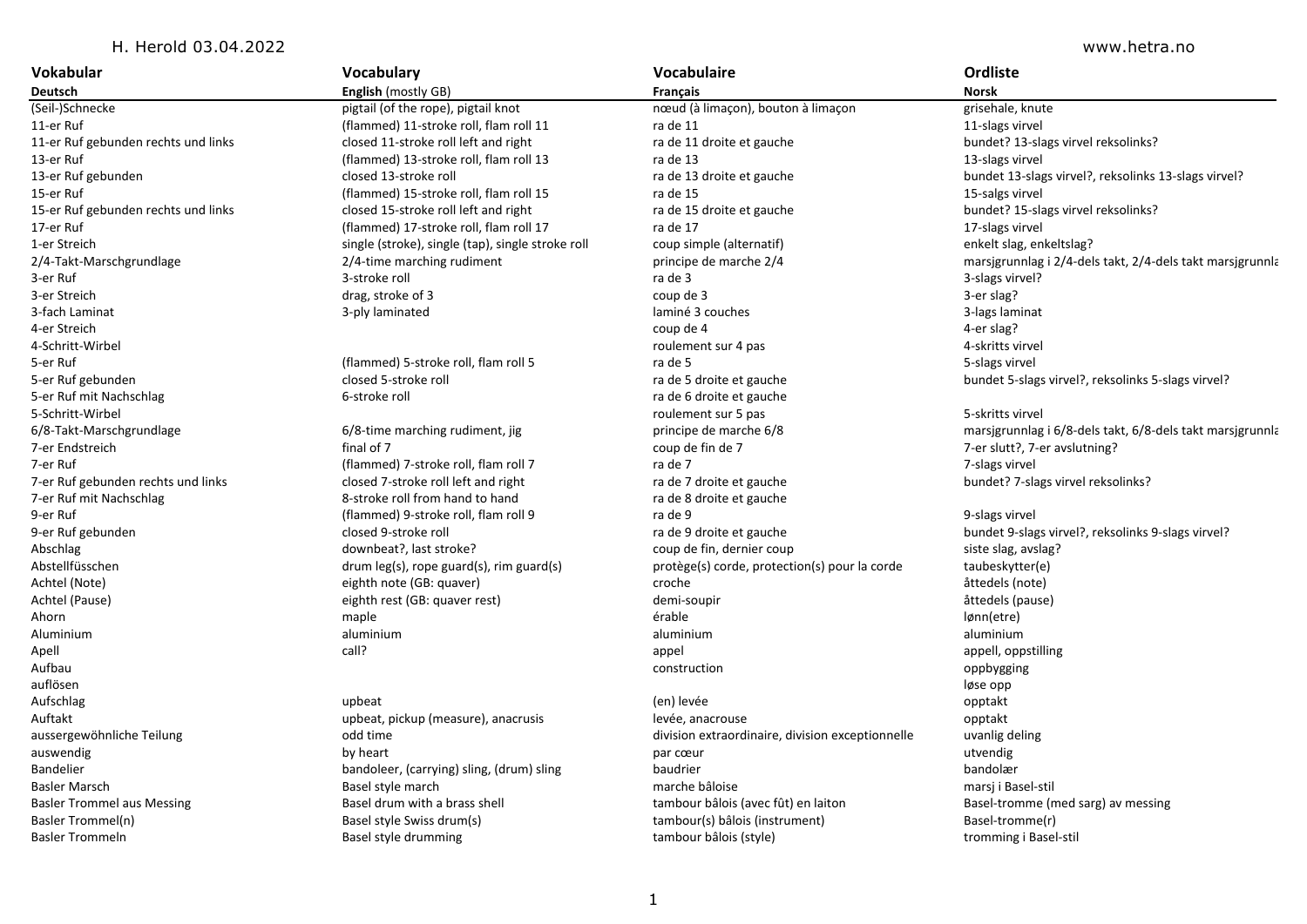| Deutsch                                                                             | <b>English</b> (mostly GB)              | Français                                           | <b>Norsk</b>                      |
|-------------------------------------------------------------------------------------|-----------------------------------------|----------------------------------------------------|-----------------------------------|
| Batafla                                                                             | Patafla (stroke)                        | batafla                                            | batafla                           |
| Bataflafla                                                                          | Pataflafla (stroke)                     | bataflafla                                         | bataflafla                        |
| bemalt                                                                              | painted                                 | paint                                              | malt                              |
| Bergahorn                                                                           | maple, sycamore (maple)                 | érable sycomore, érable blanc                      | platanlønn                        |
| betont                                                                              | accented, emphasised                    | accentué                                           | betont                            |
| Betonung                                                                            | accentuation                            | accentuation                                       | betoning                          |
| Bindebogen                                                                          | tie                                     | liaison (de prolongation)                          | bindebue                          |
| binär Takt                                                                          |                                         | mesure binaire                                     | binær takt, 2-delt takt           |
| binäre Taktart                                                                      |                                         | mesure binaire                                     | binær taktart, 2-delt taktart     |
| <b>Birke</b>                                                                        | birch                                   | bouleau                                            | bjørk                             |
| Blattspiel                                                                          | sight-reading                           | lecture à vue, jouer à vue                         | bladlesing                        |
| <b>Breite</b>                                                                       | width                                   | largeur                                            | bredde                            |
| <b>Buche</b>                                                                        | beech                                   | hêtre                                              | bøk                               |
| Coup de charge                                                                      | flammed charged stroke                  | coup de charge                                     |                                   |
| Coup de charge Triole                                                               | flammed charge stroke triplet           | coup de charge triolet                             |                                   |
| Cuica, Reibetrommel, Friktionstrommel, Löwengebrüll cuica, lion's roar, string drum |                                         | cuica, tambour à corde                             | cuica, puíta (i Angola pwita)     |
| Darmsaite                                                                           | gut snare                               | timbre en boyau                                    | tarmseide                         |
| doppelierter Tagwachtstreich                                                        | triplet reveille stroke                 | coup de diane triple                               | tredobbelt reveljeslag            |
| doppelte                                                                            | double                                  | double(s)                                          | dobbel(t), doble                  |
| doppelte Paradiddle                                                                 | double paradiddle                       | moulin double                                      | dobbel mølle                      |
| doppelter                                                                           | double                                  | double                                             | dobbel(t)                         |
| doppelter Tagwachtstreich                                                           | double drag tap, double reveille stroke | coup de diane double                               | dobbelt reveljeslag               |
| Doublé                                                                              | inverted flam tap, tap(ped) flam        | doublé, coup anglais?                              |                                   |
| Dreischlag                                                                          | triple stroke                           | coup triple (alternatif)                           | trippelslag                       |
| Druckreifen                                                                         | hoop, rim                               | cercle de serrage                                  | (trykk)ring?                      |
| Duole                                                                               | duplet                                  | duolet                                             | duol                              |
| Durchmesser                                                                         | diameter                                | diamètre                                           | diameter                          |
| Dynamik                                                                             | dynamics                                | dynamique                                          | dynamikk                          |
| Dämpfer                                                                             | muffler                                 | sourdine                                           | demper                            |
| Dämpferband                                                                         | muffler (stretch) band                  | feutrine, étouffoir, bande de tissu antirésonances | demperbånd                        |
| Eiche                                                                               | oak                                     | chêne                                              | eik                               |
| einfach                                                                             | single                                  | simple                                             | enkel(t)                          |
| einfache Paradiddle                                                                 | single paradiddle                       | paradiddle (simple)                                | enkel mølle                       |
| Einstellmutter                                                                      | adjusting nut?                          | écrou de tension?, écrou d'ajustement?             | strammemutter?, justeringsmutter? |
| Eintrommeln                                                                         | warm-up                                 | échauffement                                       | oppvarming                        |
| Einzelschlag                                                                        | single (stroke), single (tap)           | coup simple                                        | enkelt slag                       |
| Endstreich                                                                          | final                                   | coup de fin                                        | slutt?, avslutning?, ending?      |
| Esche                                                                               | ash                                     | frêne                                              | ask                               |
| Fahnenmarsch                                                                        | To the Colo(u)rs                        | marche au drapeau                                  | flaggmarsj                        |
| Fahnenmarsch                                                                        | To the Colo(u)rs                        | marche au drapeau                                  | flaggmarsj                        |
| Federsaite                                                                          | spiral snare, curly wire                | timbre en spirale?                                 | spiralseide                       |
| Fell                                                                                | head                                    | peau, membrane                                     | skinn                             |
| Fellreifen                                                                          | flesh hoop, head hoop                   | cercle de peau?                                    | skinnring?                        |
| Fermate                                                                             | fermata                                 | point d'orgue                                      | fermate                           |
| Feststellmutter                                                                     | counter-nut, fixing nut, lock nut       | contre-écrou                                       | låsemutter                        |
| Figur                                                                               | pattern?                                | figure, formule rythmique?                         | figur                             |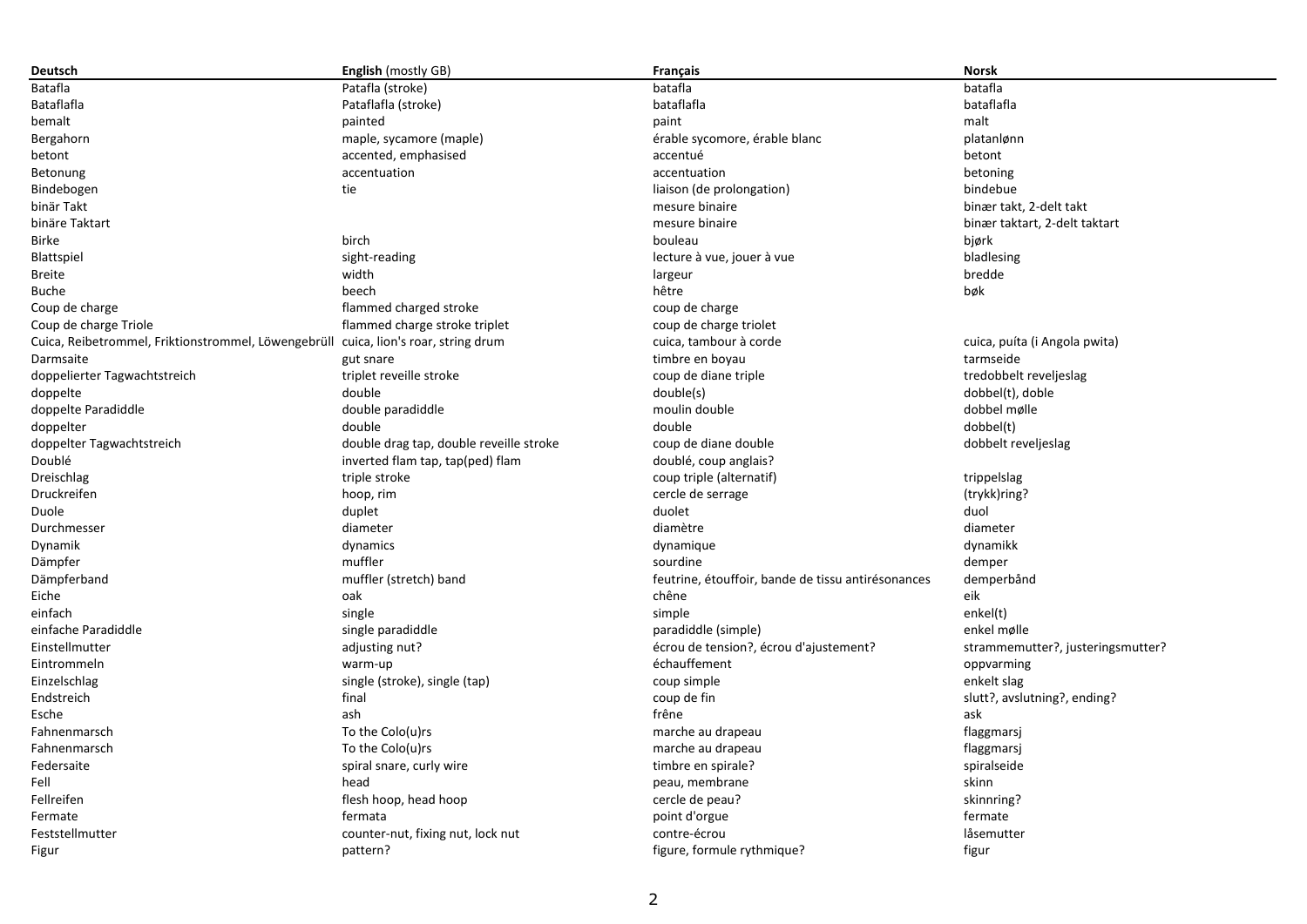| Deutsch                        | <b>English</b> (mostly GB)       | Français                                                  | <b>Norsk</b>                                           |
|--------------------------------|----------------------------------|-----------------------------------------------------------|--------------------------------------------------------|
| Filz                           | felt                             | feutre                                                    | filt                                                   |
| Formation                      | formation                        | formation                                                 | formasjon                                              |
| Forte-Saite                    |                                  | corde de timbre (pour) forte?                             | forteseide?                                            |
| französischer Endstreich       | Lesson 25 (French final)         | coup de fin français                                      | fransk slutt?, fransk avslutning?                      |
| Furnier                        | inlay, veneer                    | contre-plaqué?                                            | finer, kryssfiner?                                     |
| furniert                       | veneered                         | plaqué(e)                                                 | finert, laminert?                                      |
| Futteral                       | (soft) bag, (padded) bag         | housse (rembourrée)                                       | futteral, bag?                                         |
| Fähnchen                       | flag                             | durée                                                     | notehake                                               |
| Ganze (Note)                   | whole note (GB: semibreve)       | ronde                                                     | hel (note)                                             |
| Ganze (Pause)                  | whole rest (GB: semibreve rest)  | pause                                                     | hel (pause)                                            |
| gebeizt                        | stained                          | lasuré                                                    | beiset, lasert                                         |
| gebundener Ruf                 | closed roll                      | ra lié                                                    |                                                        |
| Gehörbildung                   | ear training                     | audition intérieure, formation de l'oreille               | gehørtrening                                           |
| Gehörschulung                  | ear training                     | audition intérieure, formation de l'oreille               | gehørtrening                                           |
| genietet                       | riveted                          | riveté                                                    | naglet                                                 |
| gerafft                        |                                  | serré                                                     | sammentrukket?                                         |
| gestrichene Note               |                                  | note barrée                                               |                                                        |
| Gewebefell                     | mesh head                        | peau (en tissu) synthétique?                              | vevd skinn?, skinn av syntetisk duk?, syntetisk skinn? |
| gewobenes (synthetisches) Fell | woven (syntetic) (drum) head     | peau (synthétique) tissée                                 | vevd (syntetisk) skinn                                 |
| Grundlage                      | rudiment                         | principe (CH), rudiment (FR)                              | rudiment                                               |
| Grundlagen                     | rudiments                        | principes (CH), rudiments (FR)                            | rudimenter                                             |
| Hagebuche                      | hornbeam                         | charme                                                    | agnbøk                                                 |
| Halbe (Note)                   | half note (GB: minim)            | blanche                                                   | halv (note)                                            |
| Halbe (Pause)                  | half rest (GB: minim rest)       | demi-pose                                                 | halv (pause)                                           |
| Handsatz                       | sticking                         | doigté                                                    | håndsetting                                            |
| Hanf                           | hemp                             | chanvre                                                   | hamp                                                   |
| Hanfseil                       | hemp rope                        | corde en chanvre                                          | hampetau                                               |
| Holz                           | wood                             | bois                                                      |                                                        |
| Höhe                           |                                  | hauteur                                                   | tre<br>høyde                                           |
|                                | height                           |                                                           |                                                        |
| Kalb(s)fell                    | calfskin head                    | peau de veau                                              | kalveskinn                                             |
| Kessel                         | barrel, shell                    | caisse, fût                                               | bøtte?, eimer?                                         |
| Kevlar-Einlage                 | Kevlar inlay, Kevlar core        | armé au Kevlar                                            | kevlarinnlegg                                          |
| Kevlar-Kern                    | Kevlar core                      | noyau en Kevlar                                           | kevlarkjerne                                           |
| Komposition                    | composition                      | composition                                               | komposisjon                                            |
| Kontermutter                   | counter-nut, lock nut            | contre-écrou                                              | låsemutter                                             |
| Kulturgut                      | cultural heritage                | patrimoine culturel                                       | kulturarv                                              |
| Kunststofffell                 | synthetic (drum)head             | peau synthétique                                          | plastskinn                                             |
| Kupfer                         | copper                           | cuivre                                                    | kobber                                                 |
| lackiert                       | lacquered, varnished             | laqué, verni                                              | lakkert                                                |
| Laminat                        | lamination, plywood              | laminage, (bois) lamellé                                  | laminat, kryssfiner                                    |
| laminiert                      | laminated                        | laminé                                                    | laminert                                               |
| laut                           | loud                             |                                                           | $h\phi y(t)$ ?                                         |
| Lederstrupfen                  | leather tensioners, leather ears | tendeur(s) en cuir, coulant(s) en cuir, tirant(s) en cuir | taustrammer(e) av lær                                  |
| Lederzeug                      | leather parts?, leather hear?    | le cuire                                                  | lærtøy                                                 |
| Lehrgang                       | method?, textbook?, tutorial?    | méthode                                                   | lærebok                                                |
| Lehrmittel                     | method?, textbook?, tutorial?    | méthode                                                   | lærebok                                                |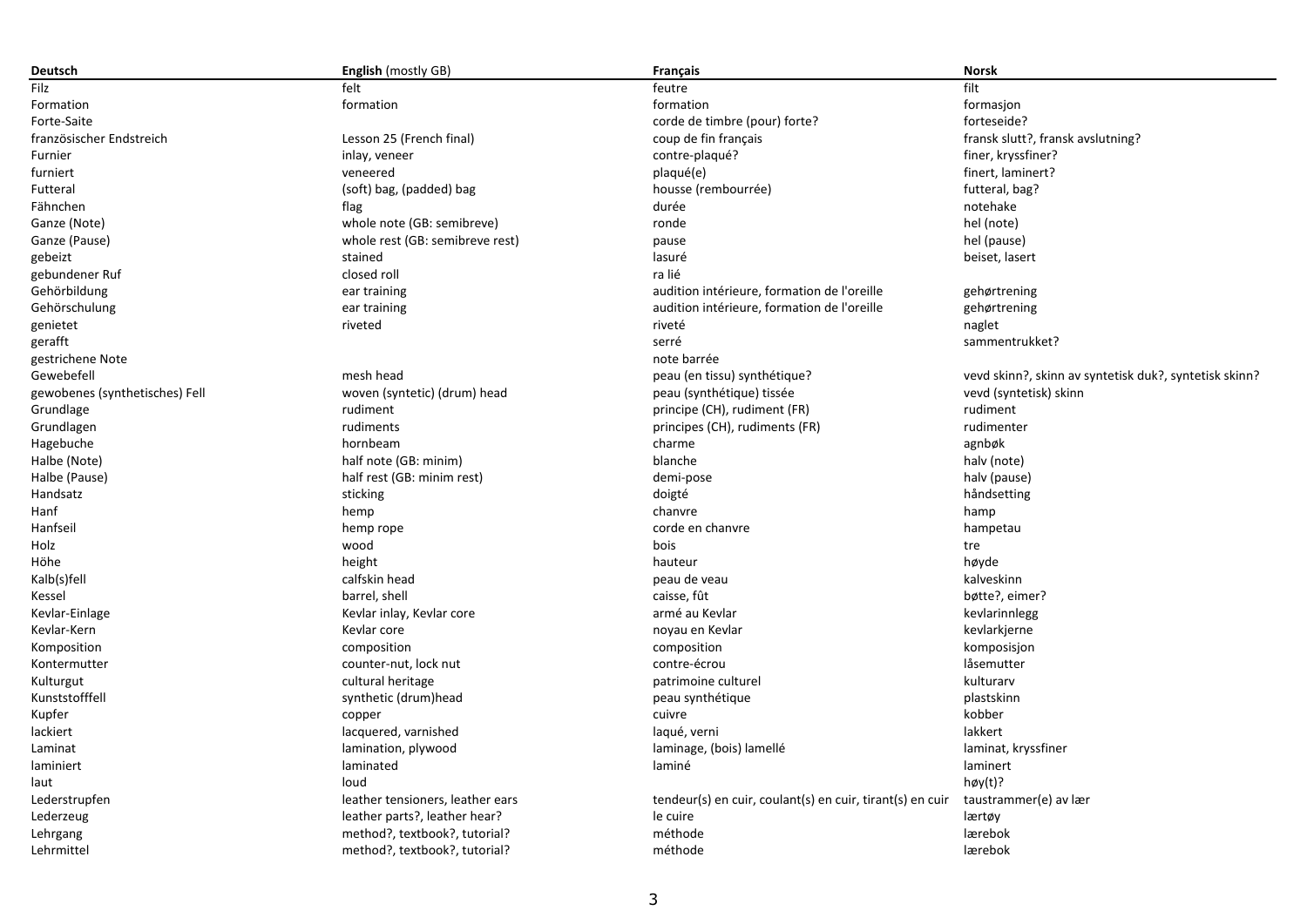| Deutsch                | <b>English</b> (mostly GB)                      | <b>Français</b>                      | <b>Norsk</b>                                   |
|------------------------|-------------------------------------------------|--------------------------------------|------------------------------------------------|
| leise                  | soft?                                           | doucement                            | $lav(t)?$ , svak $(t)?$                        |
| Lichterlöschen         | GB: Lights out; US: Tap                         | extinction des feux                  | rosignal?                                      |
| links                  | left                                            | gauche                               | venstre                                        |
| Lupfschlag             |                                                 |                                      |                                                |
| Länge                  | length                                          | longueur                             | lengde                                         |
| Marsch                 | march                                           | marche                               | marsj                                          |
| Massivholz             |                                                 | bois massif                          |                                                |
| Messing                | brass                                           | laiton                               | messing                                        |
| Metallsaite            | metal(lic) snare                                | timbre métallique                    | metallseide                                    |
| Metronom               | metronome                                       | métronome                            | metronom                                       |
| Morgenstreich          |                                                 |                                      |                                                |
| Muster                 | grid                                            | grille?                              | skjema?, mønster?                              |
| Mühle(streich)         | single paradiddle                               | moulin simple                        | enkel mølle                                    |
| Mühleradstreich        | millwheel stroke                                | coup du moulin                       |                                                |
| Märmelistreich         | the stroke of Maermeli, Maermeli-stroke         | coup de Märmeli                      | Märmeli-slag?, mærmelislag?                    |
| Nachschlag             |                                                 |                                      | etterslag?                                     |
| Naturfell              | skin head                                       | peau naturelle, peau animale         | naturskinn                                     |
| Notation               | notation                                        | notation                             | notasjon                                       |
| Note                   | note                                            | note                                 | note                                           |
| Noten                  | sheet music, score(s)                           | notes, partition                     | noter                                          |
| Notenhals              | stem                                            | hampe                                | notehals                                       |
| Notenkopf              | notehead                                        | tête de note                         | notehode                                       |
| Notenlinie             | stave, staff (US)                               | portée                               | notelinje                                      |
| Notenständer           | music stand                                     | pupitre                              | notestativ                                     |
| Notenwert              | note value                                      | valeur de note                       | noteverdi                                      |
| Notenzeile             | stave, staff (US)                               | portée                               | notelinje                                      |
| Nussbaum               | walnut                                          | noyer (commun)                       | nøtt(etre)                                     |
| offen                  | open                                            | ouvert                               | åpen                                           |
| Ordonnanz              |                                                 | ordonnance                           | reglement                                      |
| Ordonnanzmarsch (1-12) |                                                 | marche d'ordonnance (1-12)           | reglementmarsj? (1-12), ordonnansmarsj? (1-12) |
| Ordonnanztriole        | Swiss army triplet, flam-triplet, Swiss triplet | triolet d'ordonnance                 | ordonnanstriol                                 |
| Ordonnanzverschluss    |                                                 | patte d'attache d'ordonnance         | reglementarisk oppheng?, reglementarisk feste? |
| Paradiddel             | paradiddle                                      | paradiddle                           | paradiddle                                     |
| Pause                  | rest                                            | silence                              | pause                                          |
| Pausenwert             | rest value                                      | valeur de silence                    | pauseverdi                                     |
| Piano-Saite            |                                                 | corde de timbre (pour) piano?        | pianoseide?                                    |
| Piccolo                | piccolo                                         | (flûte) piccolo                      | pikkolo(fløyte)                                |
| Plastik                | plastic                                         | plastique                            | plast                                          |
| Plastikfell            | plastic head                                    | peau en plastic, membrane en plastic | plastskinn                                     |
| punktiert              | dotted                                          | pontée                               | punktert                                       |
| punktierte Note        | dotted note                                     | note pointée                         | punktert note                                  |
| Punktierung            | dot                                             | point (de prolongation)              | punktering?                                    |
| Quartole               | quadruplet                                      | quartolet                            | kvartol                                        |
| Quintole               | quintuplet                                      | quintolet                            | kvintol                                        |
| rechts                 | right                                           | droit                                | høyre                                          |
| Regenschutz            | rain protection?                                | protection contre la pluie?          | regnbeskyttelse?                               |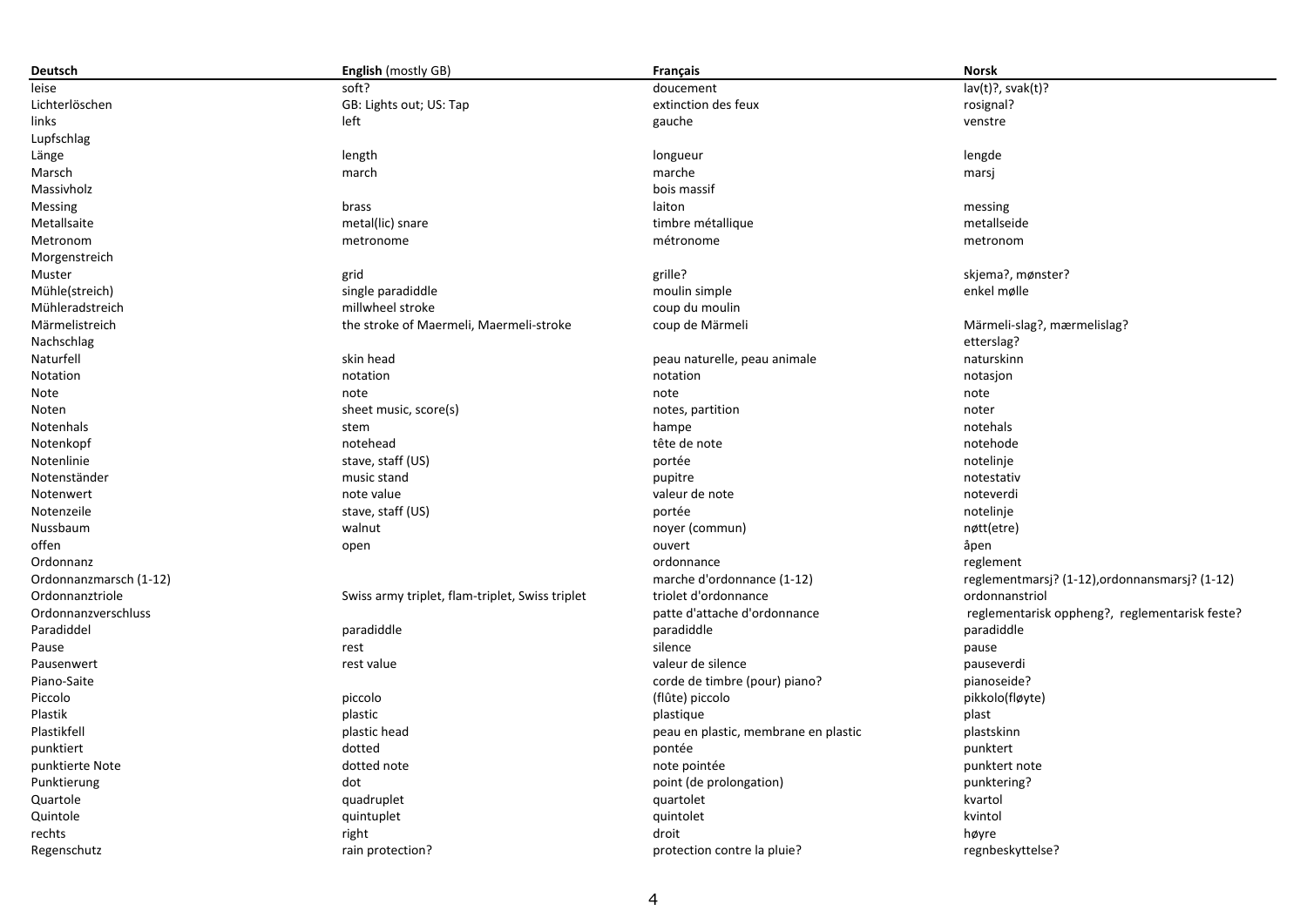| Deutsch                             | <b>English</b> (mostly GB)                                                              | Français                                                                                            | Norsk                                           |
|-------------------------------------|-----------------------------------------------------------------------------------------|-----------------------------------------------------------------------------------------------------|-------------------------------------------------|
| Reifen                              | (counter) hoop, rim                                                                     | cercle (de serrage)                                                                                 | (sarg)ring, trykkring                           |
| Reifen, oberer                      | top hoop, top rim, batter counterhoop                                                   | cercle de frappe, cercle (de serrage) supérieur                                                     | (trykk)ring, øvre                               |
| Reifen, unterer                     |                                                                                         | bottom hoop, bottom rim, counter hoop, snare counte cercle de timbre, cercle (de serrage) inférieur | (trykk)ring, nedre                              |
| Reifenschoner                       | $rim$ guard $(s)$                                                                       | protège cercle, protection pour le cercle (de serrage)                                              | ringbeskytter(e)                                |
| Repertoire                          | repertoire, repertory                                                                   | répertoire                                                                                          | repertoar                                       |
| Resonanzfell                        | snare head, bottom head, resonant head, resonating hepeau de timbre, peau de résonance? |                                                                                                     | resonansskinn?                                  |
| Retraite                            | retreat                                                                                 | retraite                                                                                            | retrett, retreait                               |
| Rhythmus                            | rhythm                                                                                  | rythme                                                                                              | rytme                                           |
| Riemenspitz                         | leather strap                                                                           | lanière en cuir                                                                                     | lærrem, lærstrimmel, festerem?                  |
| Riemenspitz                         | leather strap                                                                           | lanière en cuir                                                                                     | lærrem, lærstrimmel, festerem?                  |
| Rotbuche                            | beech                                                                                   | hêtre                                                                                               | bøk                                             |
| Roteiche                            | red oak                                                                                 | chêne rouge                                                                                         | rødeik                                          |
| Ruf                                 | roll (e.g. 5-stroke roll)                                                               | ra                                                                                                  | virvel, kall?, rop?, løp?                       |
| Sack                                | (soft) bag                                                                              | sac, housse                                                                                         | sekk?, bag?                                     |
| Saiten                              | snares                                                                                  | timbres, cordes de timbre                                                                           | seider                                          |
| Saiten: 6 x Darm und 4+2-fach piano | Snares: 6 strand gut and 4+2 strand piano                                               | Timbres: 6 x boyau et 4+2 x piano                                                                   | Seider: 6 x tarm(streng) og 2+4 x piano(streng) |
| Saitendicke                         | gauge of snare                                                                          | épaisseur de timbre                                                                                 | seidetykkelse                                   |
| Saitenfell                          | snare head, bottom head, resonating head                                                | peau de timbre, peau de résonance?                                                                  | seideskinn?, resonansskinn?                     |
| Saitenkanal                         | snare gate, snare groove, snare chanel                                                  | croissant de timbres                                                                                | seidekanal, seideseng?                          |
| Saitenschloss                       | snare strainer                                                                          | tire-timbre(s), accroche-timbre(s) ajustable                                                        | seidestrammer?                                  |
| Saitenspannbügel                    |                                                                                         |                                                                                                     |                                                 |
| Saitenzapfen                        | snare knob                                                                              | rivet de timbre(s), crochet du timbre, accroche-timbres seidetapp, seideknott?                      |                                                 |
| Saitenzug                           |                                                                                         | tire-timbre(s)                                                                                      | seidestrammer?                                  |
| Sammlung                            | assembly                                                                                | rassemblement                                                                                       | samling                                         |
| Sammlung                            | collection                                                                              | collection                                                                                          | samling                                         |
| Schallloch, Lüftungsloch?           | vent hole, air vent                                                                     | évent (de passage d'air), trou de son, ouïe?                                                        | luftingshull?, luftehull?, lydhull?             |
| Schlag                              | stroke                                                                                  | coup                                                                                                | slag                                            |
| Schlagfell                          | batter head, top head                                                                   | peau de frappe                                                                                      | slagskinn                                       |
| Schlagzeuger                        | percussionist(s), drummer(s)                                                            | percussionniste(s), batteur(s)                                                                      | slagverker(e), trommeslager(e)                  |
| Schlegel                            | stick(s)                                                                                | baguette(s)                                                                                         | stikke(r)                                       |
| Schlegelhaltung                     |                                                                                         | tenue des baguettes                                                                                 | stikkeholdning?                                 |
| Schlegelkopf                        | tip, bead, knob                                                                         | olive, bouton, extrémité de la baguette                                                             | tupp, stikkehode                                |
| Schlegelschlaufen                   | (drum)stick loops                                                                       |                                                                                                     | stikkesløyfer?                                  |
| Schlepp(streich)                    | flam (tap)                                                                              | fla                                                                                                 | flipp(slag)                                     |
| Schloss                             | snare strainer                                                                          | tire-timbre(s), accroche-timbre(s) ajustable                                                        | seidestrammer?                                  |
| Schlossbügel                        |                                                                                         | pontet (de timbre)                                                                                  | seidestrammerbøyle?                             |
| Schweizer Trommeln                  | Swiss style drumming                                                                    | tambour suisse (style)                                                                              | sveitsisk tromming                              |
| Sechszehntel (Note)                 | sixteenth note (GB: semiquaver)                                                         | double-croche                                                                                       | seistendels (note)                              |
| Sechszehntel (Pause)                | sixteenth rest (GB: semiquaver rest)                                                    | quart de soupir                                                                                     | seistendels (pause)                             |
| Seil                                | (tension) rope                                                                          | corde, cordage                                                                                      | tau, rep                                        |
| Seilschoner                         | rope guard(s)                                                                           | protege(s) corde, protection(s) pour la corde                                                       | taubeskytter(e)                                 |
| Septole                             | septuplet                                                                               | septolet                                                                                            | septol                                          |
| Sextole                             | sextuplet                                                                               | sextolet                                                                                            | sekstol                                         |
| Signal                              | call, signal, beat?                                                                     | sonnerie, batterie?                                                                                 | signal                                          |
| spannen                             |                                                                                         | tendre                                                                                              |                                                 |
| Spiel                               | band                                                                                    | fanfare                                                                                             | spill                                           |
|                                     |                                                                                         |                                                                                                     |                                                 |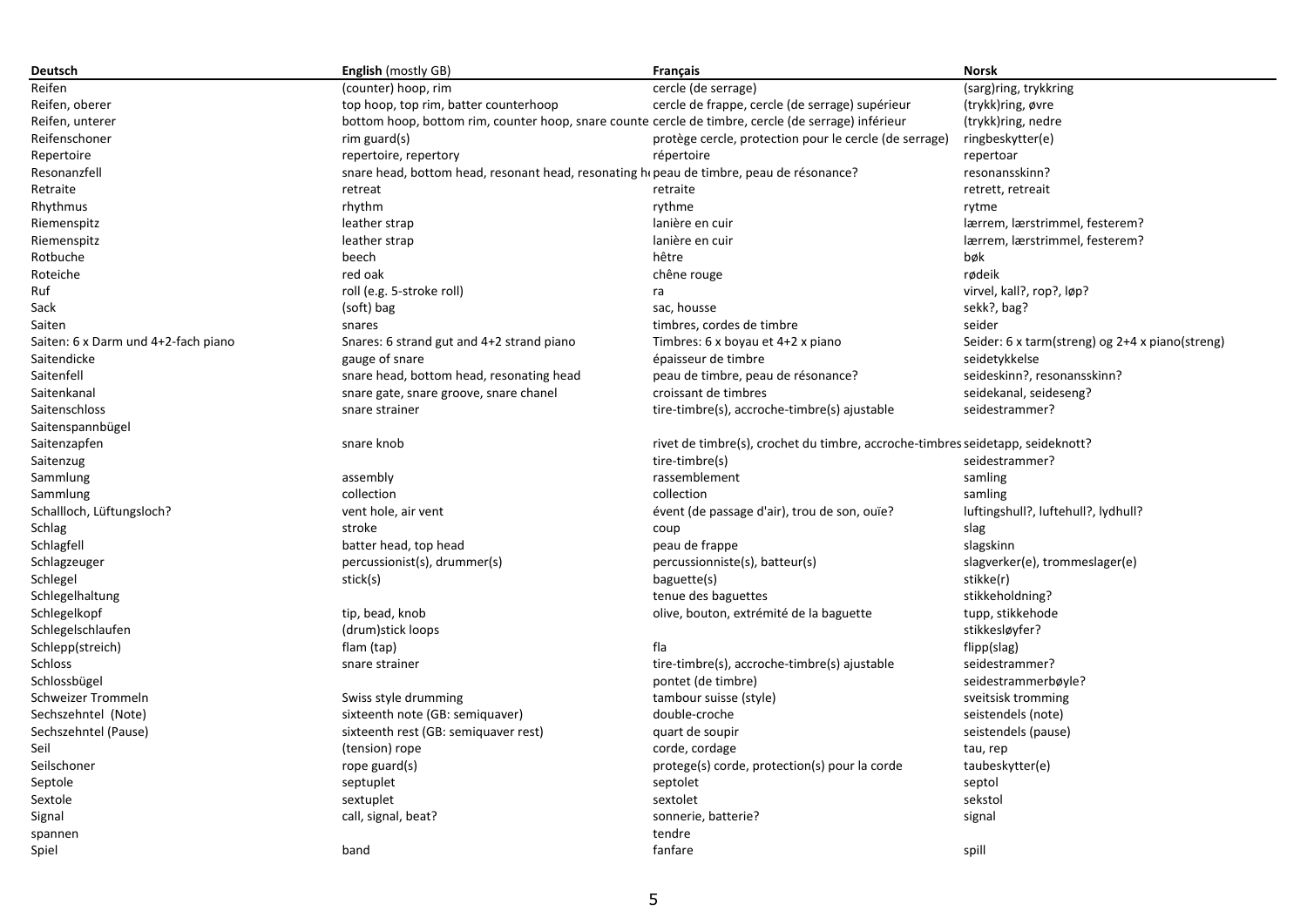| Deutsch                     | <b>English</b> (mostly GB)                                | <b>Francais</b>                   | <b>Norsk</b>                                     |
|-----------------------------|-----------------------------------------------------------|-----------------------------------|--------------------------------------------------|
| Spiel                       | game                                                      | ieu                               | spill, lek                                       |
| spielen                     | play                                                      | jouer                             | spille, leke                                     |
| Spiralsaite                 | spiral snare, curly wire                                  | timbre en spirale?                | spiralseide                                      |
| Stativ                      | stand, tripod                                             | support, trépied?                 | stativ                                           |
| Stopschlag                  |                                                           |                                   |                                                  |
| Streich                     | stroke                                                    | coup                              | slag                                             |
| Strupfen                    | ear(s), lug(s), tug(s), brace(s), lacing(s), tensioner(s) | coulant(s), tirant(s), tendeur(s) | taustrammer(e) av lær                            |
| Ständer                     | stand, tripod                                             | trépied, support                  | stativ                                           |
| synthetisches Fell          | synthetic (drum)head                                      | peau synthétique                  | syntetisk skinn                                  |
| Tagwacht                    | reveille                                                  | diane                             | revelje                                          |
| Tagwacht                    | reveille                                                  | diane                             | revelje                                          |
| Tagwachtgrundlage           | drag tap rudiment                                         | principe de diane                 | reveljegrunnlag                                  |
| Tagwachtstreich (einfacher) | single drag tap, single reveille stroke                   | coup de diane simple              | enkelt reveljeslag?                              |
| Takt                        | bar                                                       | mesure                            | takt                                             |
| Takt                        | metre, time, beat                                         | mesure                            | takt                                             |
| Taktangabe                  | time signature, metre signature, measure signature        | mesure                            | (takt) signatur, taktart sangivelse, -benevnelse |
| Taktstrich                  | bar line                                                  | barre de mesure                   | taktstrek                                        |
| Tambourmajor                | drum major                                                | tambour major                     | tamburmajor                                      |
| Tambourmajorstock           | drum major mace, -baton, -stick                           | canne de tambour major            | tamburmajorstav, -stokk, tamburstav, tamburstokk |
| Technik                     |                                                           |                                   | teknikk                                          |
|                             | technique                                                 | technique                         |                                                  |
| Tempo                       | tempo                                                     | tempo                             | tempo                                            |
| ternär                      | ternary                                                   | ternaire                          | ternær, 3-delt                                   |
| ternäre Taktart             |                                                           | mesure ternaire                   |                                                  |
| Terylenseil                 | Terylene rope                                             | corde en Térylène                 | Terylene-tau, tau av Terylene                    |
| Tragriemen                  | drag rope, carry-strap                                    | bretelle, courroie dorsale        | bærerem (av skinn)?, bæretau?                    |
| Trauermarsch                | funeral march                                             | marche funèbre                    | sørgemarsj                                       |
| Triole                      | triplet                                                   | triolet                           | triol                                            |
| Trommel                     | drum                                                      | tambour                           | tromme                                           |
| trommeln                    | drumming                                                  | jouer du/battre le tambour        | tromme                                           |
| Trommler, Tambour(en)       | drummer(s)                                                | tambour(s), tambourinaire(s)      | trommeslager(e), tambur(er)                      |
| Tupfen                      | tap                                                       | coup simple                       | enkeltslag                                       |
| Tupfschlag                  | tap                                                       | coup simple                       | enkeltslag                                       |
| Vers                        | line, verse?                                              | couplet, verset                   | vers                                             |
| Viertel (Note)              | quarter note (GB: crotchet)                               | noire                             | firedels (note)                                  |
| Viertel (Pause)             | quarter rest (GB: crotchet rest)                          | soupir                            | firedels (pause)                                 |
| Vogelaugenahorn             | bird's eye maple                                          | érable moucheté                   | fugleøyelønn?                                    |
| Vorschlag                   | appoggiatura?, grace note?                                | appoggiature                      | forslag                                          |
| Wechselstreich              |                                                           |                                   |                                                  |
| Weissbuche                  | hornbeam                                                  | charme                            | agnbøk                                           |
| Weisseiche                  | white oak                                                 | chêne blanc, chêne pubescent      | (hvit)eik                                        |
| Wickelreifen                | flesh hoop, head hoop                                     | cercle de roulage                 | viklering?, bærering?                            |
| Wiederholungszeichen        |                                                           | signe(s) de répétition            | gjentagelsestegn                                 |
| Wirbel                      | (long)roll                                                | roulement                         | virvel                                           |
| Wirbel                      | The Swiss Drummer                                         | Roulement                         | sveitsisk lærebok for tamburer                   |
| Wirbelfigur                 | roll pattern                                              | figure liée                       | virvelfigur, virvelkombinasjon                   |
| Wirbelstreiche              |                                                           | coups roulés                      | virvelslag?                                      |